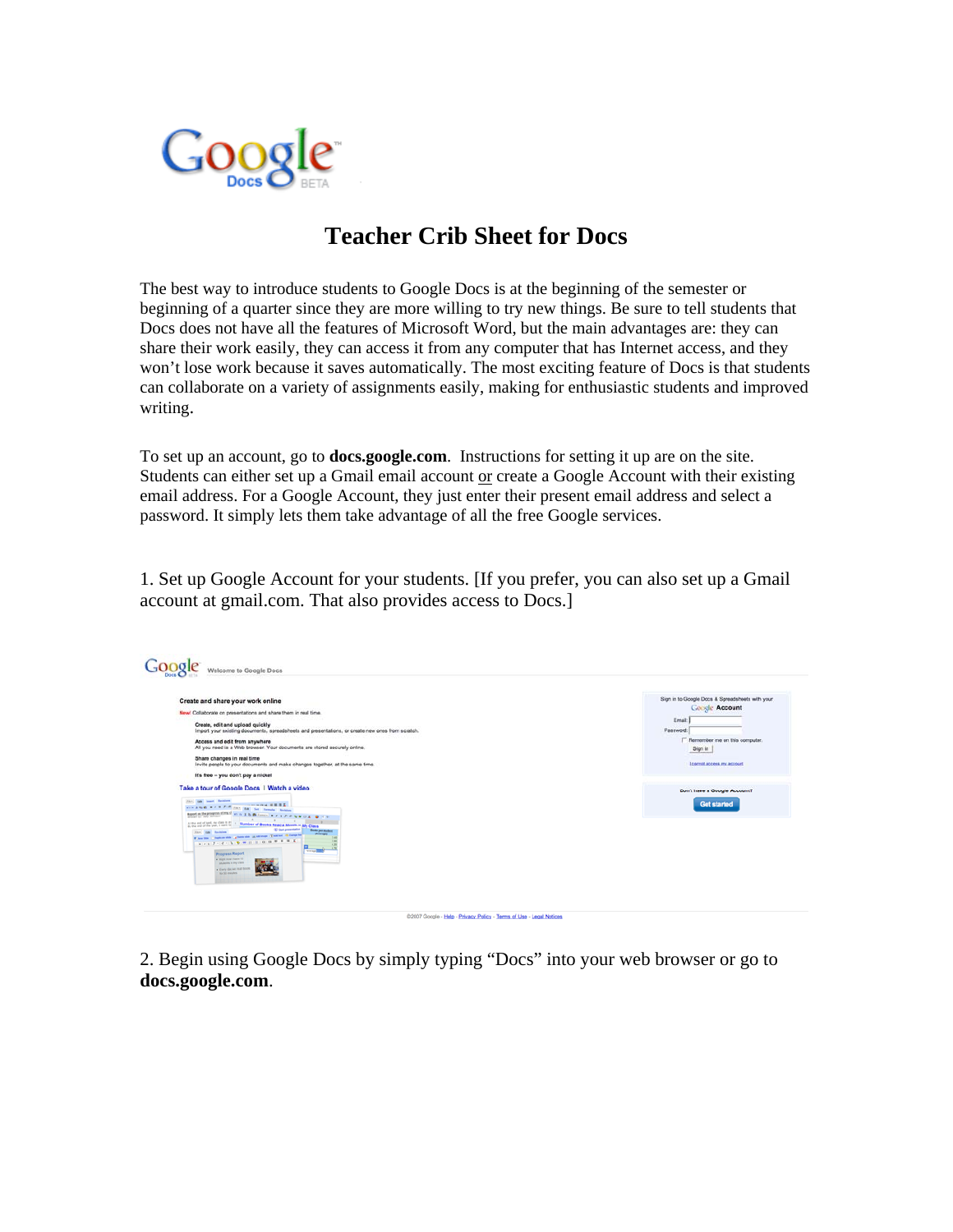3. Sign into Google Docs with your Gmail login name or Google Account username and password.

**Google Docs** 

|          |      |                 | Untitled edited on October 10, 2007 11:19 AM by Heywoj |              |                 |             |                          |
|----------|------|-----------------|--------------------------------------------------------|--------------|-----------------|-------------|--------------------------|
| File *   | Edit |                 | <b>Insert</b> Revisions Edit HTML                      |              |                 |             |                          |
| sa Image |      | <b>BED Link</b> | $\Box$ Comment                                         | <b>Table</b> | <b>Bookmark</b> | Separator * | <b>Special character</b> |

4. Let students type something on the blank page. The program saves automatically, but there are also **Save** buttons in the upper right hand corner.

5. There is a **Print** button in the upper right hand corner, above the blue bar. Students must print using this button or the document will only print page one.

6. Next, introduce students to the **File** menu:

| File $\overline{ }$ | Edit              | Insert                    | <b>Revisions</b> | Edit H <sup>-</sup> |  |  |  |
|---------------------|-------------------|---------------------------|------------------|---------------------|--|--|--|
| New                 |                   |                           |                  |                     |  |  |  |
| Save                | Ctrl-S            |                           |                  |                     |  |  |  |
| Print               |                   |                           |                  |                     |  |  |  |
| Rename              |                   |                           |                  |                     |  |  |  |
|                     | Copy document     |                           |                  |                     |  |  |  |
|                     | Delete document   |                           |                  |                     |  |  |  |
|                     |                   | Save copy as presentation |                  |                     |  |  |  |
|                     |                   | Export as HTML (zipped)   |                  |                     |  |  |  |
|                     | Export as RTF     |                           |                  |                     |  |  |  |
|                     | Export as Word    |                           |                  |                     |  |  |  |
|                     |                   | Export as OpenOffice      |                  |                     |  |  |  |
|                     | Export as PDF     |                           |                  |                     |  |  |  |
|                     | Export as Text    |                           |                  |                     |  |  |  |
|                     | Word count        |                           |                  |                     |  |  |  |
|                     | Find and replace  |                           | (experimental)   |                     |  |  |  |
|                     | Document settings |                           |                  |                     |  |  |  |
| Close               |                   |                           |                  |                     |  |  |  |

- To change the spacing or the font on an essay, students should click on document settings (bottom of File menu).
- They can also access Document Settings from the Styles section on the menu bar.
- Students may save the document as a Word document or in any number of formats.
- Word count is also available here.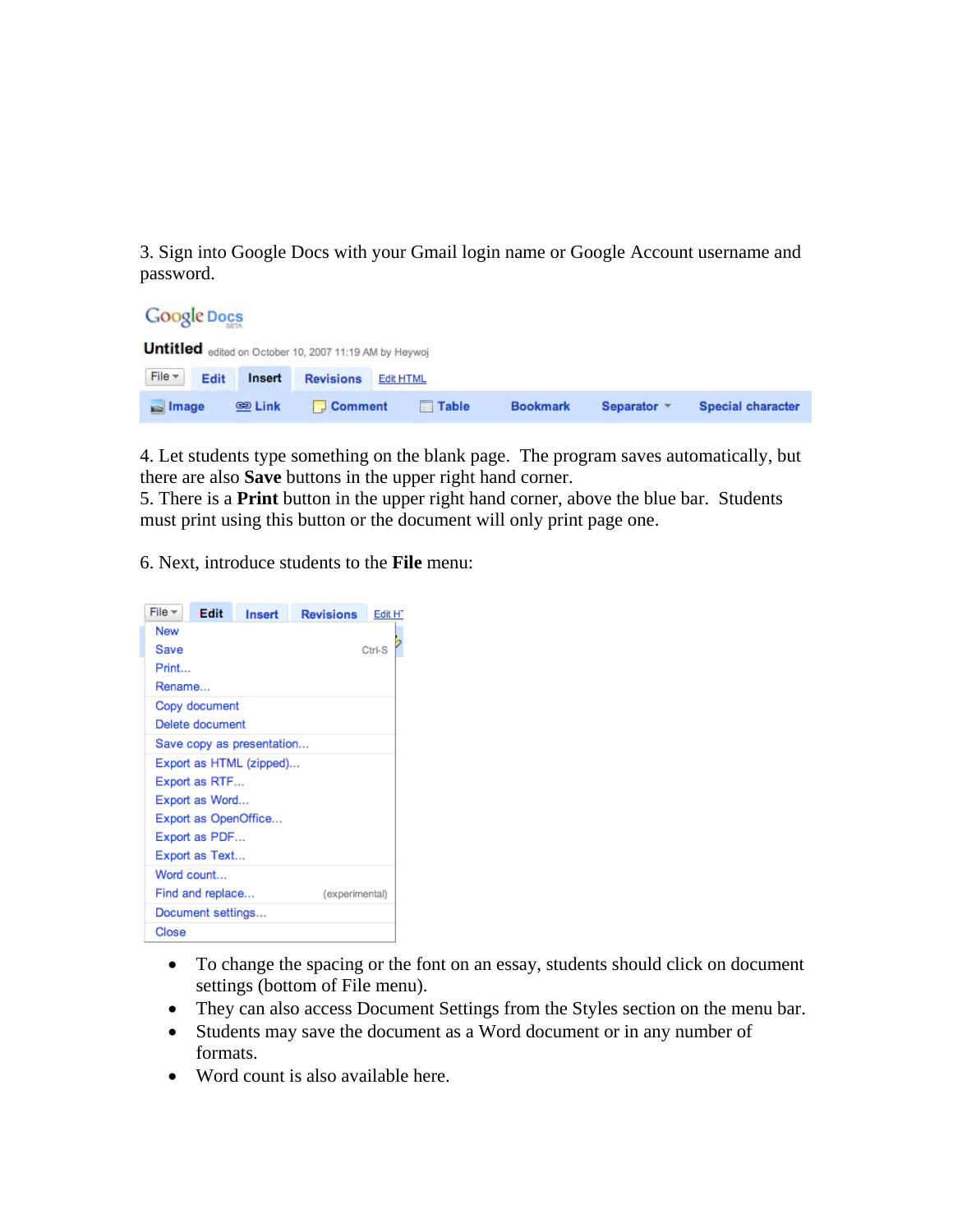## 7. Next, introduce students to the **Insert Menu**.



Note that students can insert an image, a link, a comment, a table, a bookmark, a separator, and a special character into their working document. The most commonly used elements are the comment, the image and the link.

8. Show students how to use the **Comment** feature of Google Docs. Place your cursor next to the area on which you would like to comment. Then, select "Insert Comment," and a highlighted line will appear. You can have as many comments as you like. You can also discard comments, add to them, and change their color by right-clicking on them.

When you or your students make comments on an assignment, it will look like this:



Students can insert comments next to the sentence that they want to discuss or at the end of the essay. There is no limit to the number of comments. One of the advantages of using comments as opposed to just editing right in the text of the essay is that teachers and students can see who is contributing and when they contribute; a time and date stamp as well as the commenter's name will show up next to each comment

If students prefer to revise the essay itself and write directly on it, then teachers and writers can see their edits by going to the **revision history** and also **comparing revisions**.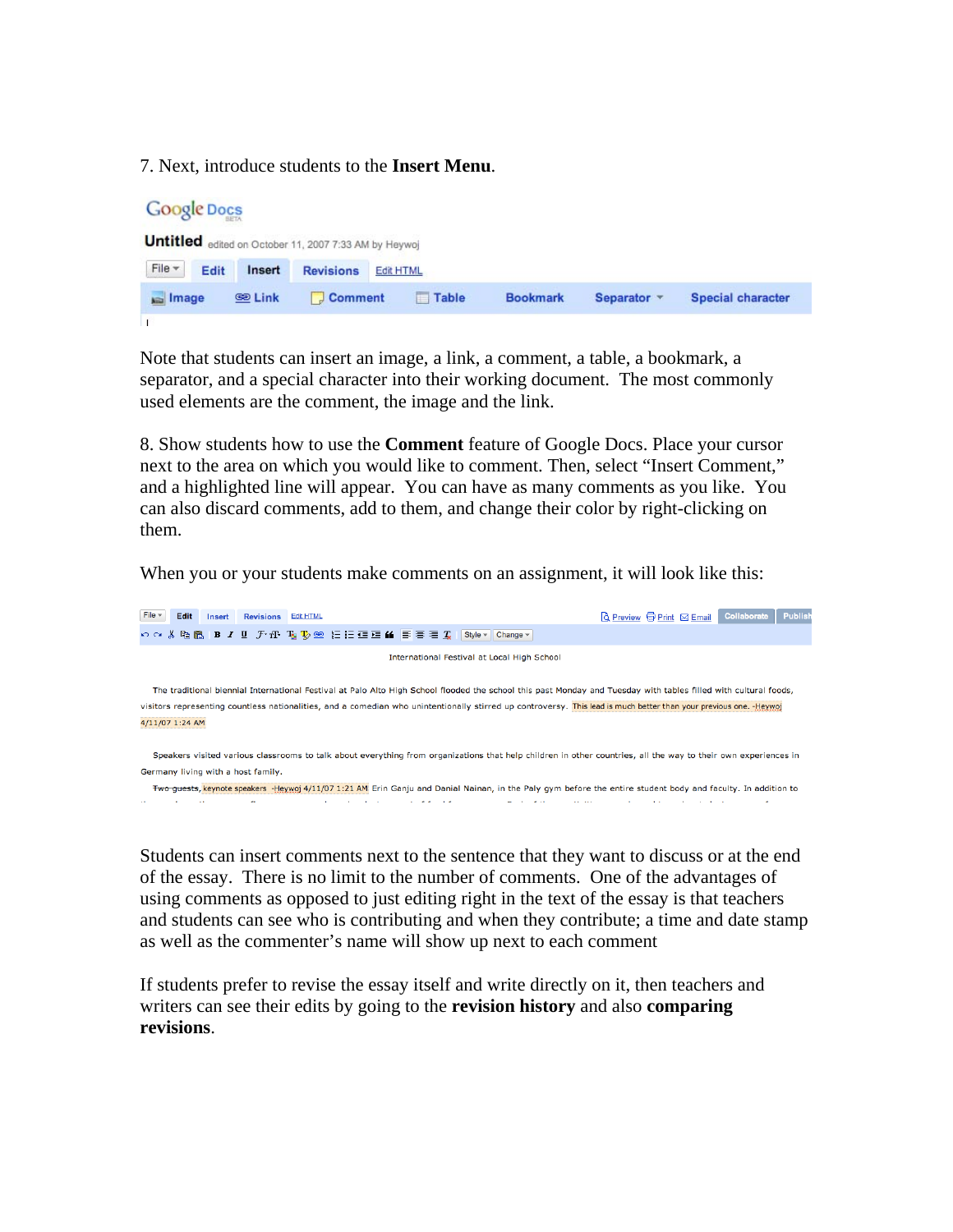8. A complete revision history of your students' work is available by first clicking on **Revisions**, then going to **revision history.** 

|                     | <b>Browse Revisions   Compare Two Revisions   Revision History</b> |                                                                                                                                            |
|---------------------|--------------------------------------------------------------------|--------------------------------------------------------------------------------------------------------------------------------------------|
| Compare Checked     |                                                                    | Authors: Thomas Vrinda Khanna Cassie Wedemeyer                                                                                             |
| <b>Changed When</b> | <b>Changed By</b>                                                  | <b>Start of Revision</b>                                                                                                                   |
| 12 days ago         | Thomas                                                             | food in a raucious environment. Other than that, it's not a great restaurant. For our appetizer, we ordered the Dungeness Crab Cakes(\$    |
| 12 days ago         | <b>Thomas</b>                                                      | Nola is a great place to eat upscale For our appetizer, we ordered the Dungeness Crab Cakes(\$9.95), and for \$9.95, we expected more      |
| 12 days ago         | Thomas                                                             | If For our appetizer, we ordered the Dungeness Crab Cakes(\$9.95), and for \$9.95, we expected more than we got. We got two small cr       |
| 12 days ago         | Thomas                                                             | is not presented as a comfort food, as southern cuisine is usually considered by many; it is awkward to eat food that is decorated like    |
| 12 days ago         | Thomas                                                             | Nola's features expensive food, a loud, hot atmosphere, and a reservation system from the last century. The southern cuisine was not       |
| 13 days ago         | <b>Thomas</b>                                                      | Nola's restaurant, an upscale New Orleans styled bistro is one of downtown's hottest restaurants. It is an amazing restaurant. If you ar   |
| 2 weeks ago         | <b>Thomas</b>                                                      | expect all that and for your reservation to be lost. After making reservations for 8:00, we were turned back and asked to came back 45     |
| 3 weeks ago         | <b>Thomas</b>                                                      | , a New Orleans style upscale restaurant in Palo Alto, expect all that and your reservations will be lost. After making reservations for   |
| 3 weeks ago         | Thomas                                                             | Downtown Palo Alto is infamously known for long lines and no parking space. And at Nola Restaurant in Palo Alto, expect all tht and y      |
| 4 weeks ago         | <b>Thomas</b>                                                      | If you make a reservtion, and then it is lost, what do you do? After arriving at 7:15 PM having made reservations at eight, the front des  |
| 5 weeks ago         | Thomas                                                             | If you make a reservtion, and then it is lost, what do you do?this is kinda awkward, maybe try to write something that really leads into   |
| 5 weeks ago         | Vrinda Khanna                                                      | After arriving at 7:15 PM and making reservations for eight, the front desk at Nola's lost theour? -Vrinda Khanna 3/5/07 6:16 AM reserv    |
| 5 weeks ago         | <b>Cassie Wedemeyer</b>                                            | , after waiting for (amount of time) i almost lost interest in reviewing the restaurant. -Cassie Wedemeyer 3/5/07 6:29 AM After arriving   |
| 5 weeks ago         | Vrinda Khanna                                                      |                                                                                                                                            |
| 5 weeks ago         | Cassie Wedemever                                                   | this is kinda awkward, maybe try to write something that really leads into the article, or just make this sentence more excititng, like -C |
| 5 weeks ago         | Vrinda Khanna                                                      | har har -Vrinda Khanna 3/5/07 6:29 AM Nola Restaurant 535 Ramona Street Palo Alto, CA 94301 Monday -Thursday 11:30 AM to 10:0              |

You can see the beginning of each edit that the student made and if you click on **Changed When,** it will bring up the document with the change.

| You can also see the revision history by clicking on the Revision tab. |  |
|------------------------------------------------------------------------|--|
|------------------------------------------------------------------------|--|

|          | <b>Google Docs</b>     |                               |                                 | heywoj@gmail.com   Docs Home   Help   Sign out                                                                                                               |                          |                |
|----------|------------------------|-------------------------------|---------------------------------|--------------------------------------------------------------------------------------------------------------------------------------------------------------|--------------------------|----------------|
|          |                        |                               |                                 | « Back to editing Close document<br>2Cho, Thomas: Restaurant Review edited on March 29, 2007 8:33 AM by Thomas                                               |                          |                |
| $File -$ | Edit                   | Revisions Edit HTML<br>Insert |                                 | <b>Q</b> Preview <b>B</b> Print ⊠ Email                                                                                                                      | <b>Share</b>             | <b>Publish</b> |
|          | <b>Compare Checked</b> |                               |                                 |                                                                                                                                                              |                          |                |
|          | <b>Revision</b>        | <b>Last Edited</b>            |                                 | <b>Changes</b>                                                                                                                                               |                          |                |
|          | <b>Revision 250</b>    | 5 months ago by Thomas        |                                 | no text added                                                                                                                                                |                          |                |
|          | <b>Revision 249</b>    | 6 months ago by Thomas        |                                 | food in a raucious environment. Other than that, it's not a great restaurant. For our appetizer, we ordered the Dungeness Crab Cakes(!                       |                          |                |
|          | <b>Revision 248</b>    | 6 months ago by Thomas        |                                 | Nola is a great place to eat upscale For our appetizer, we ordered the Dungeness Crab Cakes(\$9.95), and for \$9.95, we expected mor                         |                          |                |
|          | <b>Revision 247</b>    | 6 months ago by Thomas        |                                 | If For our appetizer, we ordered the Dungeness Crab Cakes(\$9.95), and for \$9.95, we expected more than we got. We got two small c                          |                          |                |
|          | <b>Revision 246</b>    | 6 months ago by Thomas        |                                 | is not presented as a comfort food, as southern cuisine is usually considered by many; it is awkward to eat food that is decorated like                      |                          |                |
|          | <b>Revision 245</b>    | 6 months ago by Thomas        |                                 | Nola's features expensive food, a loud, hot atmosphere, and a reservation system from the last century. The southern cuisine was no Revisions 239-245        |                          |                |
|          | <b>Revision 239</b>    | 6 months ago by Thomas        |                                 | Nola's restaurant, an upscale New Orleans styled bistro is one of downtown's hottest restaurants. It is an amazing restaurant. If you a Revisions 236-239    |                          |                |
|          | <b>Revision 236</b>    | 6 months ago by Thomas        |                                 | expect all that and for your reservation to be lost. After making reservations for 8:00, we were turned back and asked to came back 4 Revisions 223-236      |                          |                |
|          | <b>Revision 223</b>    | 6 months ago by Thomas        |                                 | , a New Orleans style upscale restaurant in Palo Alto, expect all that and your reservations will be lost. After making reservations for Revisions 218-223   |                          |                |
|          | <b>Revision 218</b>    | 6 months ago by Thomas        |                                 | Downtown Palo Alto is infamously known for long lines and no parking space. And at Nola Restaurant in Palo Alto, expect all tht and · Revisions 205-218      |                          |                |
|          | <b>Revision 205</b>    | 7 months ago by Thomas        |                                 | If you make a reservtion, and then it is lost, what do you do? After arriving at 7:15 PM having made reservations at eight, the front de Revisions 201-205   |                          |                |
|          | <b>Revision 201</b>    | 7 months ago by Thomas        |                                 | If you make a reservtion, and then it is lost, what do you do?this is kinda awkward, maybe try to write something that really leads into Revisions 188-201   |                          |                |
|          | Revision 188           | 7 months ago by Vrinda Khanna |                                 | After arriving at 7:15 PM and making reservations for eight, the front desk at Nola's lost theour? -Vrinda Khanna 3/5/07 6:16 AM reser Revisions 173-188     |                          |                |
|          | <b>Revision 173</b>    |                               | 7 months ago by Cassie Wedemey  | after waiting for (amount of time) i almost lost interest in reviewing the restaurant. -Cassie Wedemever 3/5/07 6:29 AM After arriving Revisions 166-173     |                          |                |
|          | <b>Revision 166</b>    | 7 months ago by Vrinda Khanna |                                 | no text added                                                                                                                                                | Revisions 164-166        |                |
|          | <b>Revision 164</b>    |                               | 7 months ago by Cassie Wedemeye | this is kinda awkward, maybe try to write something that really leads into the article, or just make this sentence more excititng, like -( Revisions 160-164 |                          |                |
|          | <b>Revision 160</b>    | 7 months ago by Vrinda Khanna |                                 | har har -Vrinda Khanna 3/5/07 6:29 AM Nola Restaurant 535 Ramona Street Palo Alto, CA 94301 Monday -Thursday 11:30 AM to 10: Revisions 156-160               |                          |                |
|          | Revision 156           | 7 months ago by Vrinda Khanna |                                 | about \$5 a cake), no bigger than the bottom of our cups, and a lot of salad. However, they are delicious. Made with Dungeness crab, Revisions 133-156       |                          |                |
|          | <b>Revision 133</b>    | 7 months ago by Thomas        |                                 | no text added                                                                                                                                                | <b>Revisions 131-133</b> |                |
|          | <b>Revision 131</b>    | 7 months ago by Vrinda Khanna |                                 | After we decide what to eat, we wait. And wait, And wait, you're really repetitive -Vrinda Khanna 3/5/07 6:20 AM Twenty minutes to be                        |                          |                |
|          | <b>Revision 130</b>    | 7 months ago by Vrinda Khanna |                                 | abacadabra After we decide what to eat, we wait. And wait. And wait. you're really repetitive -Vrinda Khanna 3/5/07 6:20 AM Twenty n                         |                          |                |
|          | <b>Revision 129</b>    | 7 months ago by Vrinda Khanna |                                 | you're really repetitive -Vrinda Khanna 3/5/07 6:20 AM Twenty minutes to be exact. Finally, just as we are about to eat the tablecloth,                      |                          |                |
|          | <b>Revision 128</b>    | 7 months ago by Vrinda Khanna |                                 | center your title -Vrinda Khanna 3/5/07 6:15 AM This reviewer almost did not review this restaurant. After arriving at 7:15 PM and mal Revisions 120-128     |                          |                |

9. The most exciting feature of Docs is how easy it becomes to share work and collaborate on assignments. By clicking on the **Share** tab, you will get a dialogue box that looks like this. *Make sure your students put you down as a collaborator on every assignment so that you can access all their documents*.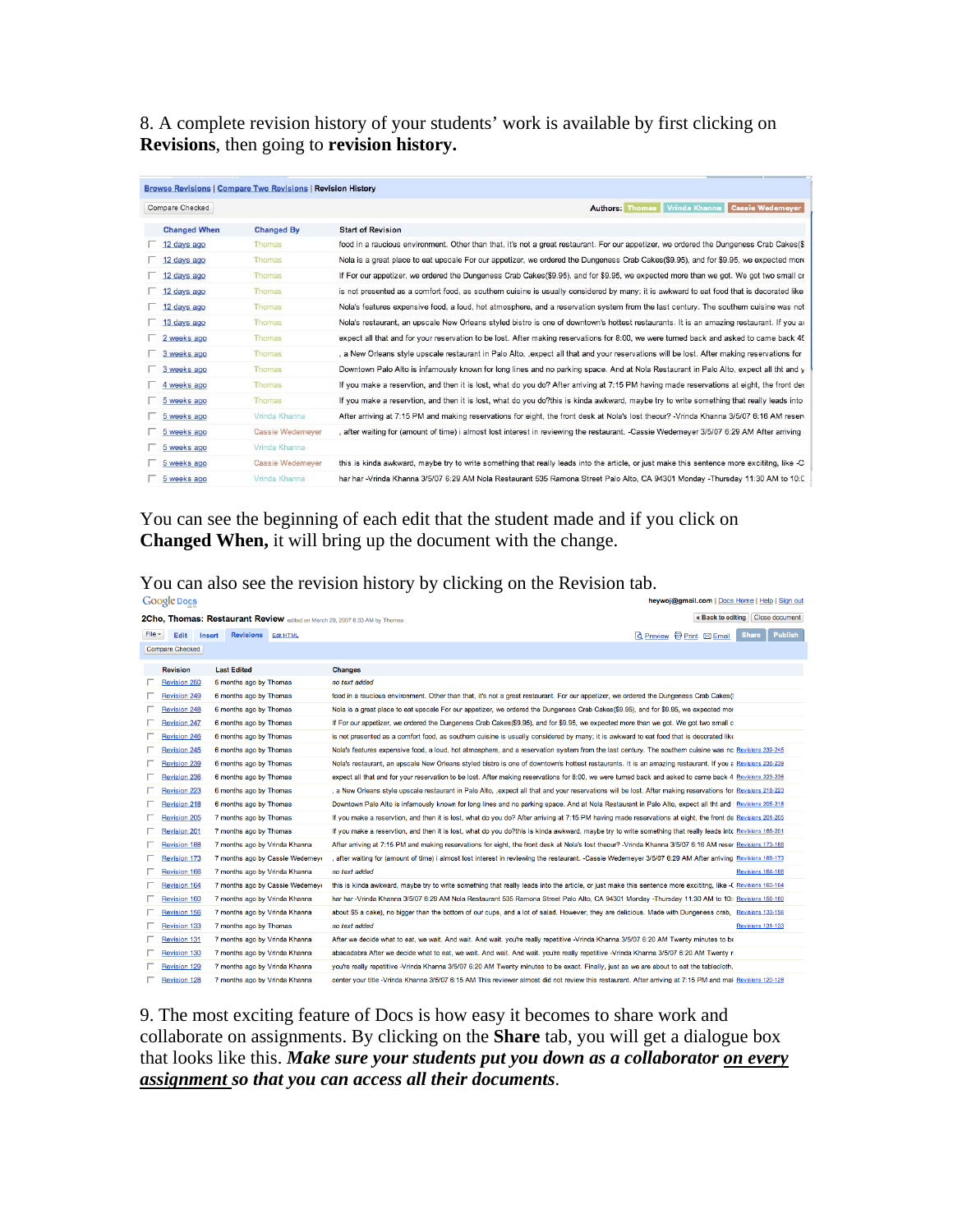| <b>Google Does</b><br>2, Cho, Thomas: Feature eded on June 7, 2007 1:58 AM by Thomas<br>File v Edit Insert Revisions Edit ITM.<br><b>Share this document</b>                                                                                                                                                                     | heywoj@gmail.com   Docs Home   Help   Sign out<br>« Back to editing Close document<br><b>Q Preview @ Print @ Email Share Publish</b>                                                                                                                                                                                                                                                   |  |
|----------------------------------------------------------------------------------------------------------------------------------------------------------------------------------------------------------------------------------------------------------------------------------------------------------------------------------|----------------------------------------------------------------------------------------------------------------------------------------------------------------------------------------------------------------------------------------------------------------------------------------------------------------------------------------------------------------------------------------|--|
| Invite people<br>$C$ as viewers<br>$\mathcal{C}$ as collaborators<br>Separate email addresses with commas.<br>Choose from contacts<br>Invite collaborators<br>Advanced permissions<br>Collaborators may invite others<br>Only the owner may change this<br>F Invitations may be used by anyone<br>Alows mailing lists Learn more | This document is currently shared.<br>Preview document as a viewer<br>View RSS feed of document changes<br>Collaborators (2) - ramove all<br>Collaborators may edit the document and invite more<br>peccle.<br>Thomas - owner<br>$\otimes$<br>Me<br>C Email collaborators<br><b>EP Create event with collaborators</b><br>Viewers (0)<br>Viewers may see the document but not edit it. |  |

If you want to allow collaborators to add comments and text, then invite them as **collaborators**. If you want to just allow them to view, then click on **viewers**. Students can also post to a **Blog** or generate a public link to their document that they can add to a web page simply by clicking on **Publish.** 

10. The best way to organize assignments is to create a folder for each assignment. Simply click on the "New" option in the upper navbar and select Folder.

| Calendar<br>Photos<br><b>Documents</b><br>Mail   | Groups<br>Web<br>more $\blacktriangledown$                     |                                                   |
|--------------------------------------------------|----------------------------------------------------------------|---------------------------------------------------|
| Docs                                             | <b>Search Docs</b>                                             | Search the Web                                    |
| <b>Upload</b><br>$New -$<br>Ð                    | Add to folder $\star$<br>Hide<br><b>Delete</b><br>Ħ.<br>m<br>r | More actions $\star$                              |
| à<br>Document                                    | X<br><b>Name</b>                                               | <b>Folders / Sharing</b>                          |
| 睛<br>Spreadsheet<br>me                           | <b>TODAY</b><br><b>GCT Action Plan Tracker</b>                 | NECC, Published Fitzwalsh, 21drose, Aknight, Amer |
| Presentation<br>L.                               | Hamada, Michael: Lance Boar Hunting<br>Ò                       | Wanandham, Daniellexkim, Gabindoh, me, Miap-      |
| Folder<br>паэн                                   | Wang, Crystal: Sports, Broomball<br>À                          | Chitah17, Daniellexkim, me, Miapond, Ryanpfleio   |
| $\Box$<br>All folders                            | <b>YESTERDAY</b><br>2Plant, Ethan Movie Review<br>ė            | Soccerskillz03, me                                |
| Items not in folders                             | <b>INMATES A PROBLEM</b><br>è                                  | Pywils, me                                        |
| 1984 (4 items)                                   | 2Plant, Ethan: Resturaunt review<br>À                          | Soccerskillz03, me                                |
| About Me-first paper (                           | <b>2Plant, Ethan: Product Review</b><br>À                      | Soccerskillz03, me                                |
| All Quiet Essays (0 ite<br>All Quiet summary (13 | 2Alexander, Scott: Opinion<br>53<br>À                          | Imscotta92, me                                    |
| Beginning Journalism                             | <b>Untitled</b><br>53<br>Ê                                     | me                                                |
| Buster news (51 items                            | Dordi, Zal, Tennis Beat#2<br>A                                 | Zdordi, Daniellexkim, me, Miapond, Petergasw, F   |
| <b>CAMPANILE</b> (0 items)                       | <b>Coleman, Allison: Pro Recycling Article</b><br>À            | Allisoncoleman1, Daniellexkim, me, Miapond, To    |
| Campy 1 (37 items)                               | Wedemeyer, Cassie: opinion-code red<br>À                       | Soccerguri28, Daniellexkim, me, Holland.gallagh   |

Have students name their work as follows:

• period, last name, first name: assignment It looks like this: 2Brown,Betty: Old Man & the Sea

When each student's assignment appears in your inbox, check the box of that assignment and add it to the designated folder. If you want to keep your inbox neat and tidy, you can then click on "Hide."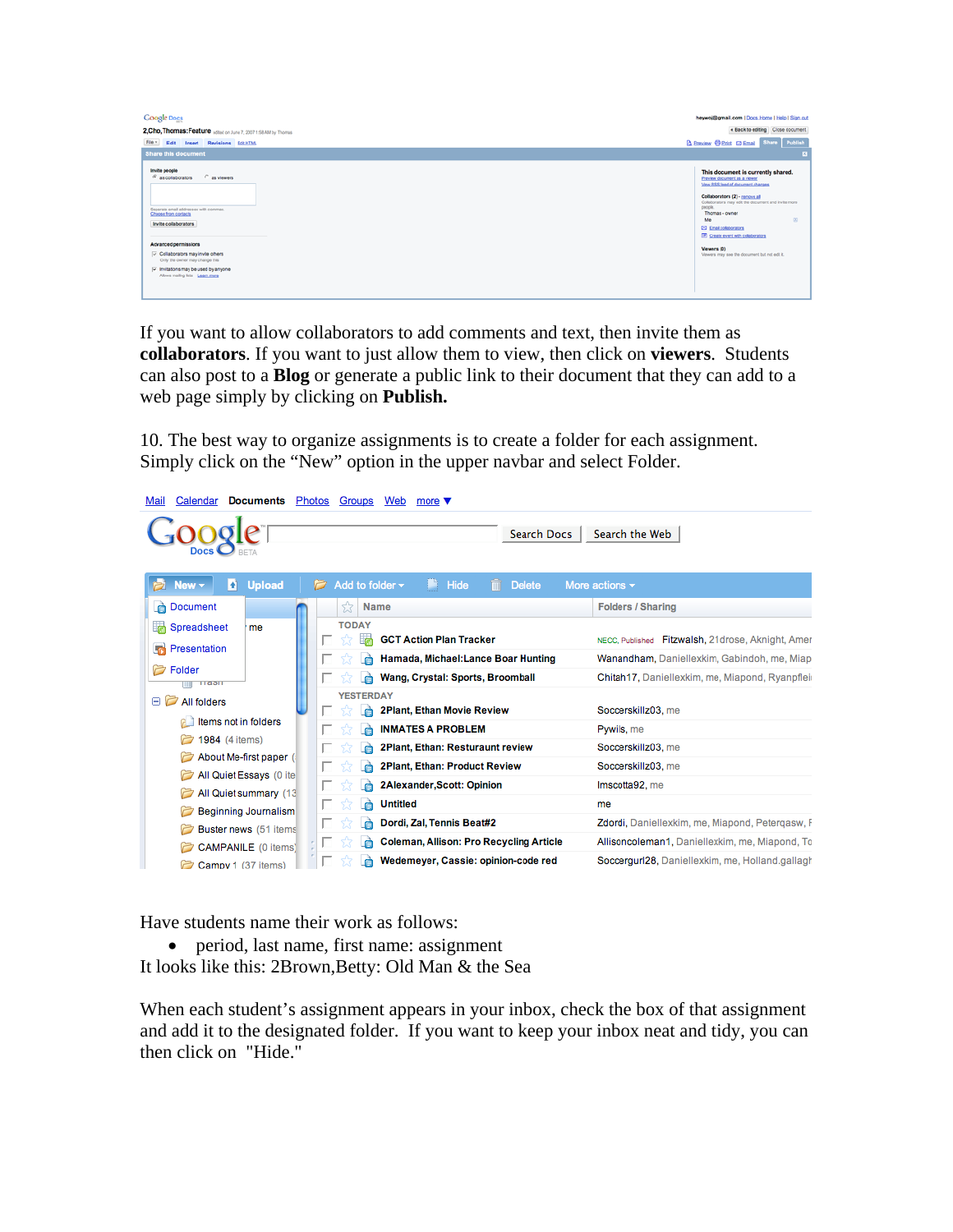Next, open the folder and click on "Name" and all the assignments will appear according to class period in alphabetical order. To figure out who is missing an assignment, the teacher needs to compare it with the class list.

| <b>Documents</b><br>Calendar<br>Mail      | heywoj@gmail.com   Product Survey   Settings   Help   Sign ou<br>Photos<br>Groups Web<br>more $\blacktriangledown$ |                 |                                       |                                          |  |                      |
|-------------------------------------------|--------------------------------------------------------------------------------------------------------------------|-----------------|---------------------------------------|------------------------------------------|--|----------------------|
|                                           |                                                                                                                    |                 | <b>Search Docs</b>                    | Search the Web                           |  |                      |
| <b>D</b> Upload<br>Rew -                  |                                                                                                                    | Add to folder ~ | Remove from folder<br><b>■ Hide</b>   | <b>前</b> Delete<br>More actions v        |  |                      |
| All items                                 |                                                                                                                    |                 | <b>Buster news</b>                    |                                          |  |                      |
| Created by me                             |                                                                                                                    |                 | Add description/status                |                                          |  |                      |
| <b>Starred</b>                            |                                                                                                                    |                 |                                       |                                          |  |                      |
| Hidden                                    |                                                                                                                    | <b>Items</b>    | Folder actions $\blacktriangledown$   |                                          |  |                      |
| Trash                                     | ŵ                                                                                                                  | Name +          |                                       | <b>Folders / Sharing</b>                 |  | Date                 |
| All folders                               |                                                                                                                    | À               | 2 Davies Oliver, Physco Rabbit        | Oliver, me                               |  | Apr 15 me            |
| <b>Community</b> I tems not in folders    | п.                                                                                                                 | è               | 2 Heising, Caitlin: Buster News Story | Crheising, me, Nosilla323                |  | Apr 13 Nosilla323    |
| 1984 (4 items)                            | п,                                                                                                                 | è               | 2 Khanna, Vrinda: Buster              | Vrinbin1, me, Soccergurl28, Thomas.j.cho |  | Apr 13 Vrinbin1      |
| About Me-first paper (                    | п.                                                                                                                 | À               | 2 Stewart .Greg Buster                | Gstew91, me, J3christo                   |  | Apr 13 J3christo     |
| All Quiet Essays (0 ite                   | 口长                                                                                                                 | e               | 2, Mitchell, Megan: Buster            | Mmmitchell, me, Lucymccomas              |  | Apr 13 Lucymocomas   |
| All Quiet summary (13)                    | 口っ                                                                                                                 | À               | 2Bengston, Sammi:rabbit               | Sambengston, me, Mkenrick                |  | Apr 15 me            |
| <b>Beginning Journalism</b>               | 厂 ☆                                                                                                                | à               | <b>2Bitton, Yelly: Buster</b>         | Yellyiscrazy, me, Mira-parekh            |  | Apr 13 Yellyiscrazy  |
| <b>Buster news</b> (51 items              | 口子                                                                                                                 | è               | 2Bollella, Allie: Buster              | Allie.bollella, me                       |  | Apr 13 Alie.bollella |
| CAMPANILE (0 items)                       | П.                                                                                                                 | À               | 2Christopherson.john:Buster           | J3christo, Gstew91, me                   |  | Apr 13 J3christo     |
| Campy 1 (37 items)                        | 口长                                                                                                                 | e               | 2Coleman, Allison: Buster             | Sportsy19, Flutterbugfly, me             |  | Apr 19 Sportsy19     |
| CD review (29 items)<br>Column (52 items) | П.                                                                                                                 | À               | 2Davis, Josh: Buster the Rabbit       | Davisjosh91, Corymccroskey, me           |  | Apr 13 Corymocrosker |
| Emily Hamilton: Portfo                    | П.                                                                                                                 | à               | <b>2Feenev Allison: Buster</b>        | Nosilla323, Crheising, me                |  | Apr 13 Oheising      |
| English 4 (1 item)                        | п.                                                                                                                 | è               | 2Hamada, Michael: News2               | Wanandham, Djhsueh, me                   |  | Apr 12 Dihsuch       |
| Essay on 1984 by Orw                      | п.                                                                                                                 | À               | <b>2Hancock, Courtney: Buster</b>     | Icebean, me, Shaydock                    |  | Apr 12 Icebean       |
| Fast Food (20 items)                      |                                                                                                                    | G               | 2Haydock, Sarah; News Story: Buster   | Shaydock, me, Icebean                    |  | Apr 12 Icebean       |
| <b>Contractors</b> 140 Beach              |                                                                                                                    | À               | 2Hsueh, DJ: Buster                    | Dihsueh, me, Wanandham                   |  | Apr 12 Wanandham     |

Students should also change their display names by clicking on the settings link at the tip right. We recommend they change their names as follows:

• last name, first name.

| Calendar<br><b>Documents</b><br>Mail                                               | Photos Groups Web more ▼                                                                             |
|------------------------------------------------------------------------------------|------------------------------------------------------------------------------------------------------|
|                                                                                    |                                                                                                      |
| <b>Settings</b>                                                                    |                                                                                                      |
| <b>RSS Feeds</b><br>General                                                        |                                                                                                      |
| Language:                                                                          | English (US)<br>$\blacktriangledown$                                                                 |
| Your current time zone:                                                            | (GMT-08:00) Pacific Time - Vancouver<br>$\vert \cdot \vert$                                          |
| Right-to-left:<br>(for Hebrew and Arabic documents)                                | Show right-to-left controls in the editor                                                            |
| Display name:<br>Your display name identifies you to others when<br>collaborating. | Wojcicki, Esther                                                                                     |
| <b>Blog settings:</b>                                                              | Blogger: heypaly edit info                                                                           |
| <b>Old Writely Documents:</b><br>Missing some old documents from Writely?          | move old documents                                                                                   |
| <b>Google Account settings:</b>                                                    | Visit your Google Account settings to reset your password, change your security question, or learn a |
|                                                                                    |                                                                                                      |
|                                                                                    |                                                                                                      |
| « Back to Google Docs<br>Save<br>Cancel                                            |                                                                                                      |

The advantage of this naming system is that when the paper is printed, the name, class period and assignment appear at the top and you will never need to wonder which paper belongs to which period.